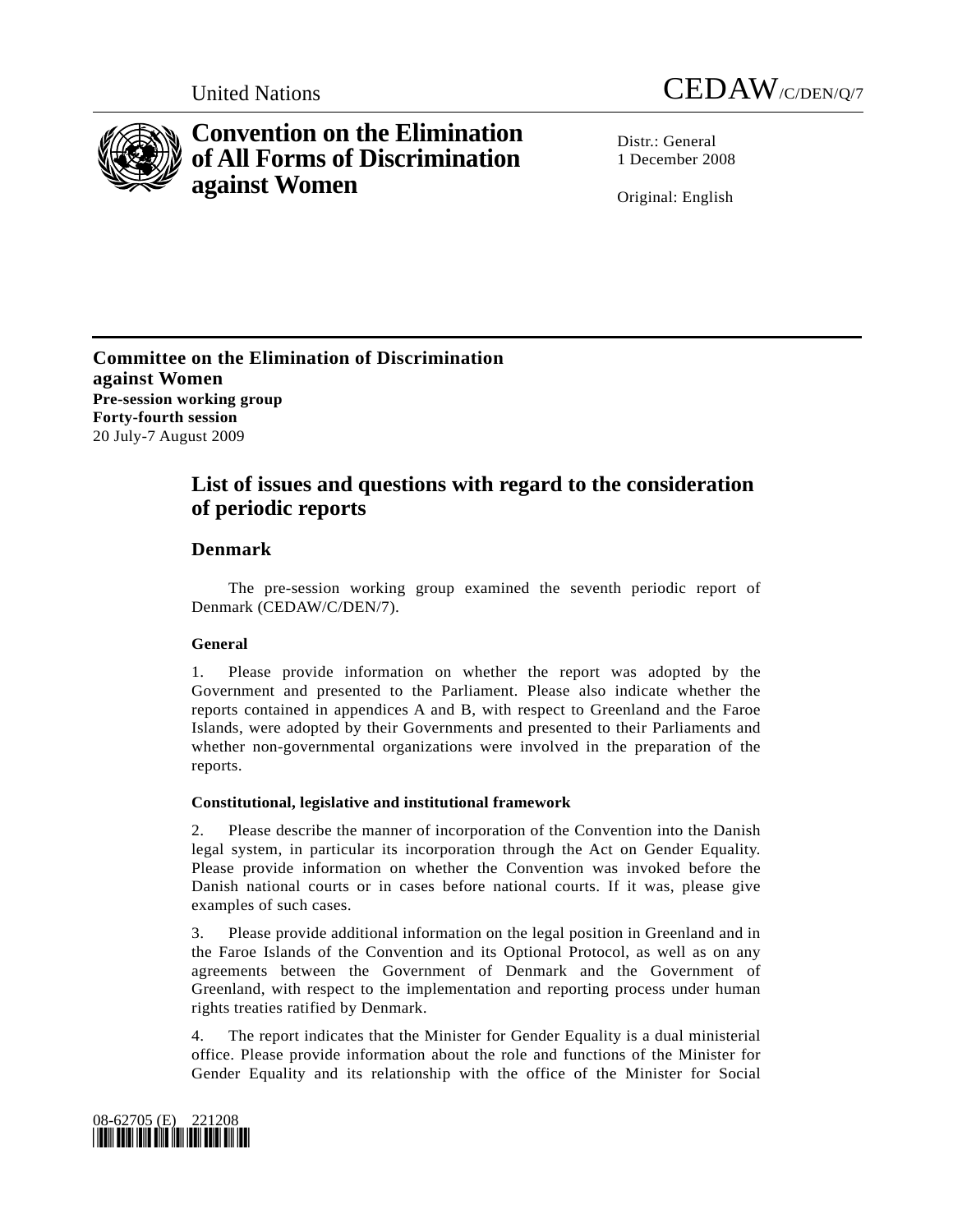Welfare. Please also provide information on any cooperation between the Minister for Gender Equality and related ministries for gender equality in Greenland and in the Faroe Islands dealing with gender equality and implementation of the Convention.

5. The report indicates that the Gender Equality Board will be closed down and that the new General Complaints Board will be established. Please provide information on the composition, mandate and functions of the new General Complaints Board and on its competence to handle complaints based on sex and gender discrimination. Please indicate the number of complaints and decisions handled by the Gender Equality Board and the new General Complaints Board.

#### **Political participation of women in decision-making**

6. In its previous concluding comments of 2006, the Committee expressed concern that women's representation remained significantly lower at the local level. The report indicates that the proportion of women in local politics has remained unchanged, at 27 per cent. In its previous concluding comments, the Committee was also concerned about the low participation of women in political decision-making positions in the Faroe Islands. The report also indicates that women continue to be underrepresented at the international level and in the universities. Please provide current data. Please indicate whether temporary special measures in accordance with article 4, paragraph 1, of the Convention, are being contemplated or utilized in the above mentioned areas, where women remain underrepresented, especially with respect to the upcoming local government elections in 2009.

7. Please provide statistical data on women in Greenland and the Faroe Islands in decision-making positions, at the local level and in the judiciary.

#### **Stereotypes and education**

8. The report indicates that the action plan was evaluated in 2006. The project had been valuable for the ministries and had significantly contributed to implementing section 4 of the Act on Gender Equality, indicating that public authorities were required to incorporate gender equality in all planning and administration. What was the outcome of that evaluation and how many women in urban and rural areas were incorporated in all planning and administration? Also provide more information on the action plan for the inter-ministerial gender mainstreaming project for the period 2007-2011 and the difference between the first action plan and the action plan for 2007-2011.

9. The Committee on the Elimination of Racial Discrimination noted with concern that the school curriculum, at all levels of education, does not seem to include sufficient information on ethnic minority cultures and that the cultural diversity of Denmark is reportedly not sufficiently reflected in the fields of culture and information. The report does not provide any information on article 5, on stereotypes. Please provide any relevant information concerning article 5 and the image of Danish women, including minority women, in society. Please also indicate whether the Government intends to include cultural diversity in the Danish education system.

10. The report indicates that the project "Gender, ethnicity and guidance", which ran from May 2005 to April 2007, aimed at fighting inequalities of any kind in the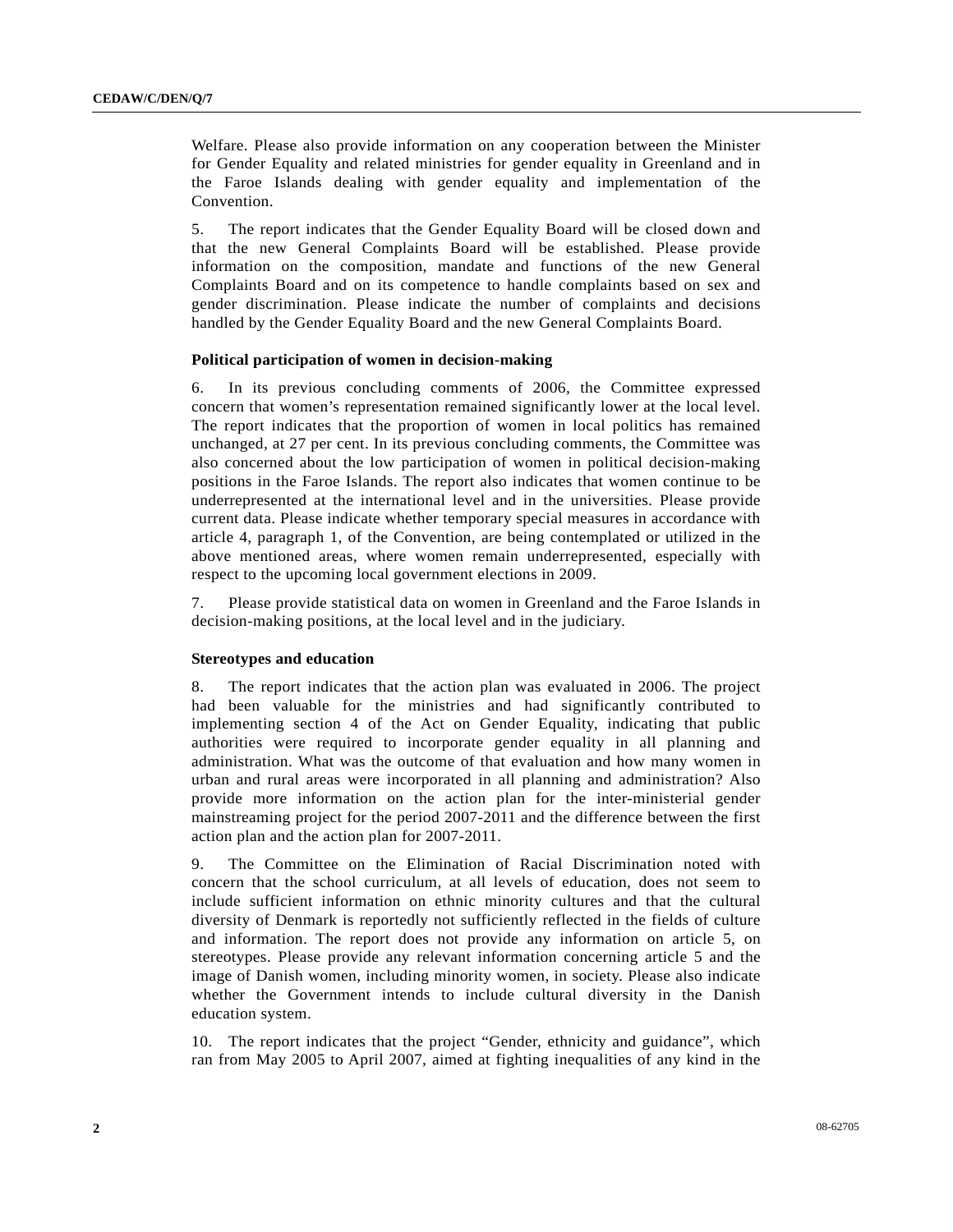educational system and in the labour market. Please provide information on whether the gender or ethnical background of minorities and other individuals have an influence on the choices they make. Also please provide statistical data on the percentage of those groups that have benefited from the project.

#### **Prostitution and trafficking**

11. The report indicates that the National Commissioner of Police published a report on a new strategy for reinforced police action against criminals who control prostitution. Please provide information on the result of the new strategy and how it was monitored and implemented. Also please provide information on whether the 10 main points of the strategy cover the prosecution of pimps and traffickers, the rehabilitation of victims of trafficking and assistance programmes and protection for women, and if they do not, what the available measures in this regard are.

12. In 2005, the Government action plan, "A new life", initiated a holistic approach in the area of prostitution. Please provide more information on the results of the programme. Also please provide information on the activities since 2007 of the Competence Centre for Prostitution, especially with respect to the inclusion of health and labour market activities.

13. The report indicates that "Theme prostitution" (a body under the National Board of Social Services and thus the Ministry of Social Welfare) has calculated the minimum number of visible, active prostitutes based on the highest number of empirical sources, instead of trying to make a more accurate assessment of the size of the entire target group. Please provide further information, if available, about the effect of the policies, strategies or laws specifically related to the incidence of clandestine prostitution and trafficking.

14. Please provide data on the implementation of the 2007 action plan and data on the extent of trafficking in women into, through and from Denmark, as may be available. This should include additional statistical data on the number of victims trafficked for sexual exploitation, work and other forms of exploitation, and on perpetrators punished and sentences imposed. Also please provide information on the composition of the Centre for Human Trafficking and on the composition of regional and national reference groups.

#### **Violence against women**

15. The report indicates that approximately 70,000 women between 16 and 64 years of age are exposed to physical violence on an annual basis. In 40 per cent of the total number of violence cases, the perpetrator is a present or former partner, which means that approximately 28,000 women between 16 and 64 years of age are the victims of partner violence every year. In the period 2000-2005, it is estimated that the number of women victims of partner violence fell by one third. Please provide more information on this positive trend and on the nature and scope of violence against women in Denmark, including information about any systematic collection of data on violence against women, through a national statistical office or regular population-based survey.

16. Please provide data and information on laws and measures to protect women in the Faroe Islands and in Greenland who are victims of violence, including of domestic violence.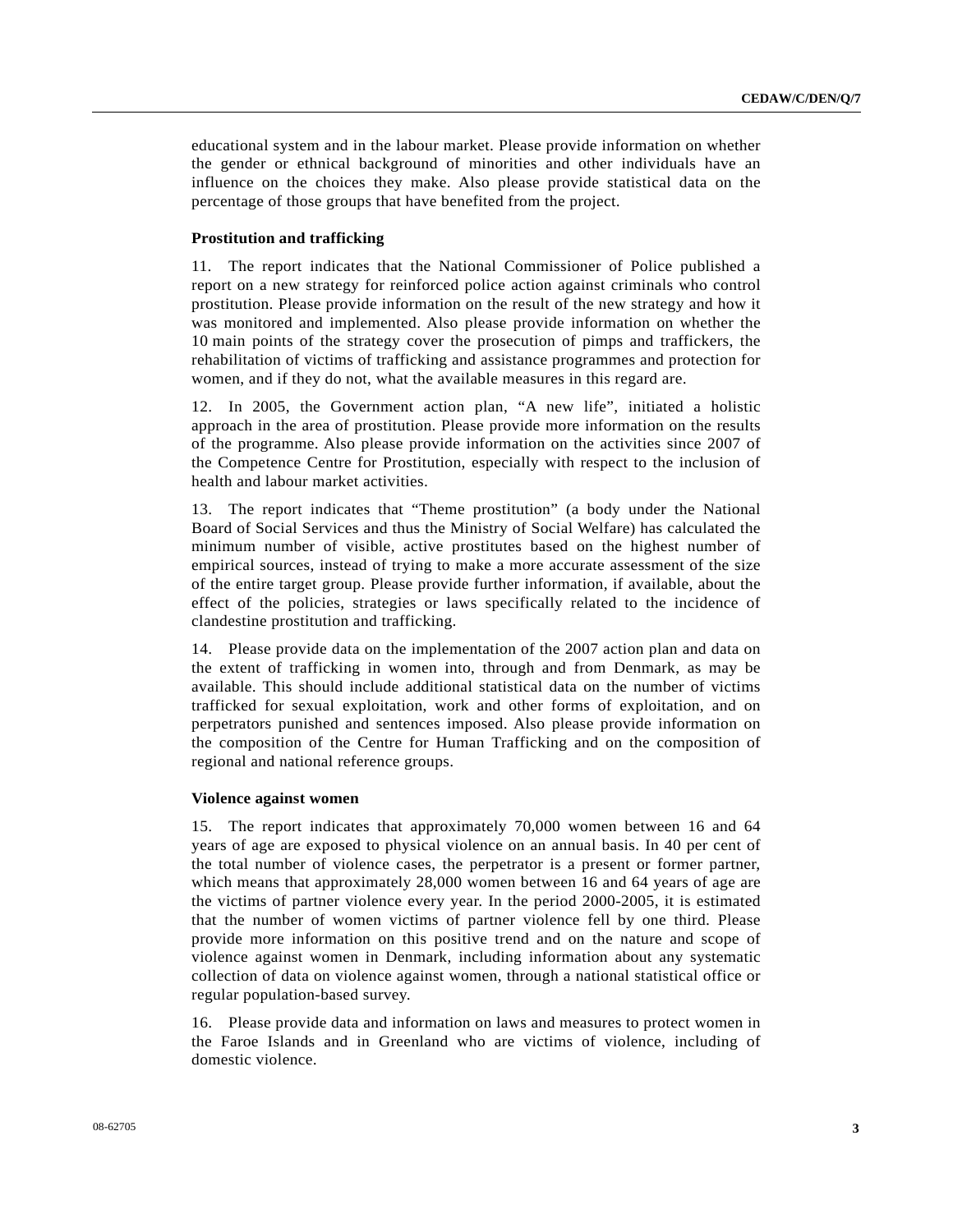17. In 2002, the Government's first action plan to combat violence against women ran from 2002 to 2004. On 20 April 2005, the Minister for Gender Equality presented a new four-year action plan to combat men's domestic violence against women and children for the period 2005-2008. Please provide information about the impact and effectiveness of those two plans.

18. In its previous concluding comments of 2007, the Committee on the Elimination of Racial Discrimination noted that foreign women who were victims of violence might not seek assistance or ask for separation or divorce for fear of expulsion, although they might obtain a permit to stay for two years in Denmark. What targeted measures aimed specifically at combating violence against foreign women and providing support services to them are available?

#### **Employment and reconciliation of work and family**

19. The report indicates that women and men work in different sectors; women dominate the local government sector and men are employed in the private and State sectors to a much higher degree. In 2005, men employed in the State sector earned on average of DKK 248.6 per hour of work performed. That is 8.3 per cent more than for women, whose hourly earnings in 2005 amounted to DKK 229.7. What measures are being taken or intended to be taken by the Government to rectify this situation? Does the Government apply temporary special measures in accordance with article 4, paragraph 1, of the Convention?

20. A report drawn up by the Danish National Centre for Social Research in 2004 analyses the pay differentials between men and women in Denmark. The pay differentials are, among other things, the result of an unequal distribution of men and women in the private, State and local government sectors. The pay differential in the local government sectors was 11.3 per cent in 2001. The report indicates that a new report is expected in 2008. Please provide information on the findings of the new report and on any actions to efficiently tackle this persistent pay gap.

21. The report indicates that there is more part-time employment among women than men. This phenomenon primarily affects such female-dominated sectors as the education, health and social sectors. What concrete measures has the Government taken to reduce underemployment among women, targeting those sectors, and what has been the impact of those measures, if any?

22. The Human Rights Committee expressed concern that despite continuing efforts by the State party, there remain areas of discrimination against women, notably in employment in the public and private sectors. What measures have been taken to create further economic opportunities for women, including immigrant and ethnic minority women, and what has been the impact of those measures? In addition, what training opportunities are available to those groups in different sectors of the economy?

#### **Health**

23. Please provide information on the Government's health programme "Healthy throughout life", which sets targets and strategies for a public health policy for the period 2002-2010, including on its implementation and on its impact on efforts to reduce the major preventable diseases primarily affecting women.